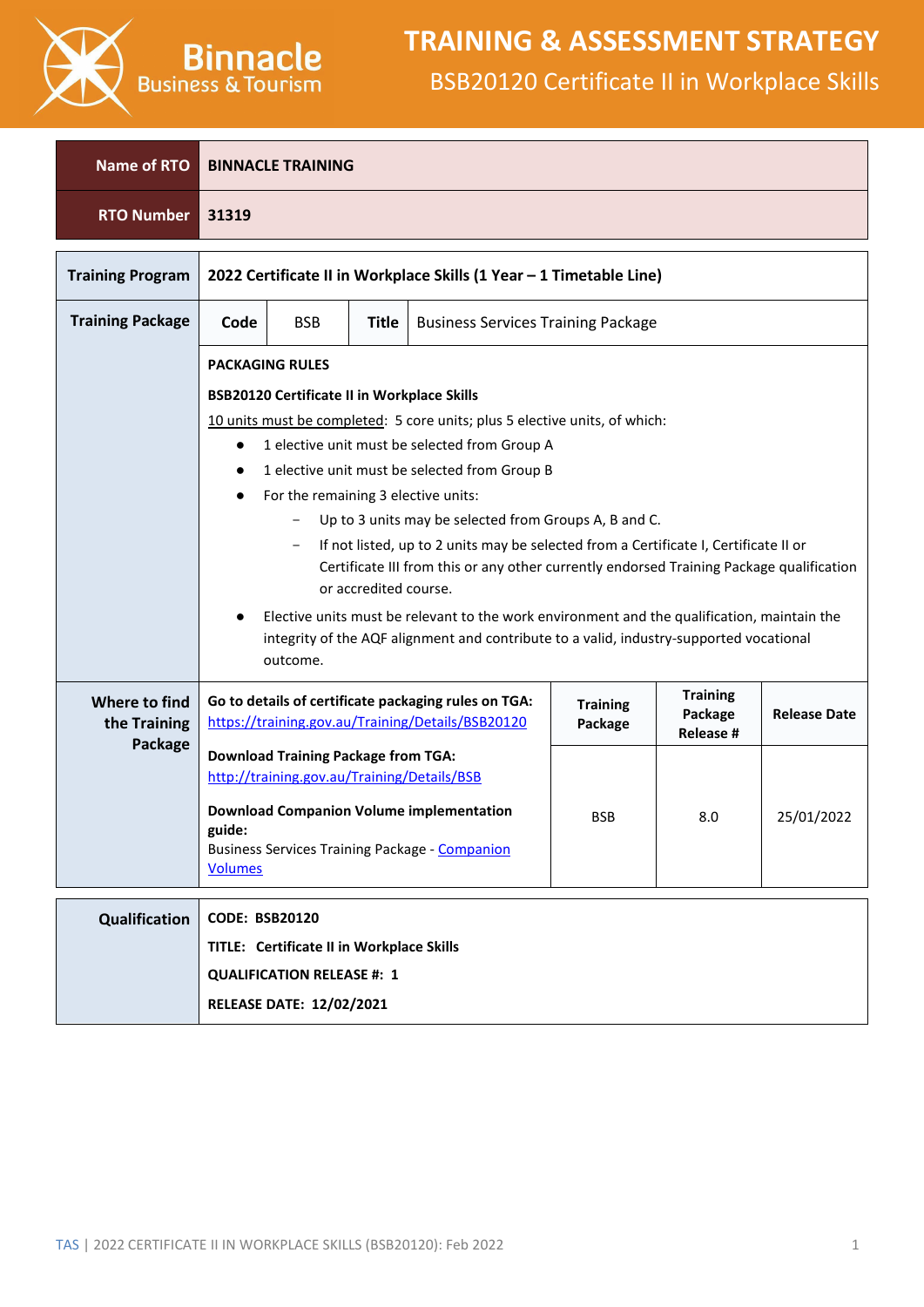

| Units of               | <b>CODE</b> | <b>TITLE</b>                                                  | <b>CORE / ELECTIVE</b> |  |
|------------------------|-------------|---------------------------------------------------------------|------------------------|--|
| Competency             | BSBCMM211   | Apply communication skills                                    | <b>CORE</b>            |  |
|                        | BSBOPS201   | Work effectively in business environments                     | <b>CORE</b>            |  |
|                        | BSBPEF202   | Plan and apply time management                                | <b>CORE</b>            |  |
|                        | BSBSUS211   | Participate in sustainable work practices                     | <b>CORE</b>            |  |
| BSBWHS211              |             | Contribute to health and safety of self and others            | <b>CORE</b>            |  |
|                        | BSBPEF302   | Develop self-awareness                                        | ELECTIVE (GROUP A)     |  |
| BSBCRT201<br>BSBTEC201 |             | Develop and apply thinking and problem solving skills         | ELECTIVE (GROUP A)     |  |
|                        |             | Use business software applications                            | ELECTIVE (GROUP B)     |  |
|                        | BSBTEC202   | Use digital technologies to communicate in a work environment | ELECTIVE (GROUP B)     |  |
|                        | BSBTWK201   | Work effectively with others                                  | ELECTIVE (GROUP C)     |  |

 $E =$  Imported elective;  $L =$  Listed elective

| <b>Binnacle-School</b> | This Binnacle Training Program is delivered via a third-party arrangement with individual partner                                                                                                                                                                                                                                                                                                                                                                                                                                                                                                                                                                                                                                                                                                                                                                                                                                                                                                                                                           |
|------------------------|-------------------------------------------------------------------------------------------------------------------------------------------------------------------------------------------------------------------------------------------------------------------------------------------------------------------------------------------------------------------------------------------------------------------------------------------------------------------------------------------------------------------------------------------------------------------------------------------------------------------------------------------------------------------------------------------------------------------------------------------------------------------------------------------------------------------------------------------------------------------------------------------------------------------------------------------------------------------------------------------------------------------------------------------------------------|
| <b>Third-Party</b>     | schools.                                                                                                                                                                                                                                                                                                                                                                                                                                                                                                                                                                                                                                                                                                                                                                                                                                                                                                                                                                                                                                                    |
| Arrangement            | Binnacle Training (Lead RTO) - Responsibilities:<br>Provision of all requisite training and assessment resources, plus online learning – via Learning<br>$\bullet$<br>Management System (Binnacle Lounge).<br>Ongoing program support, including dedicated Program Manager and Administration Officer.<br>$\bullet$<br>Outcomes of training and assessment.<br>School (Third Party) Responsibilities:<br>Human Resources (Program Deliverer and at least one nominated back-up deliverer)<br>Physical Resources (equipment and facilities)<br>Facilitation of training and assessment services, on behalf of Binnacle Training as the RTO.<br>$\bullet$<br>School and cohort-specific information, required by Binnacle Training (as per the Standards for RTOs<br>2015 - Clauses 1.1 to 1.4 and 2.2 — Implementing, monitoring and evaluating training and assessment<br>strategies and practices), is collected via the Binnacle Training Third-Party Agreement (Fillable) as<br>completed by the Third-Party (School) and approved by Binnacle Training. |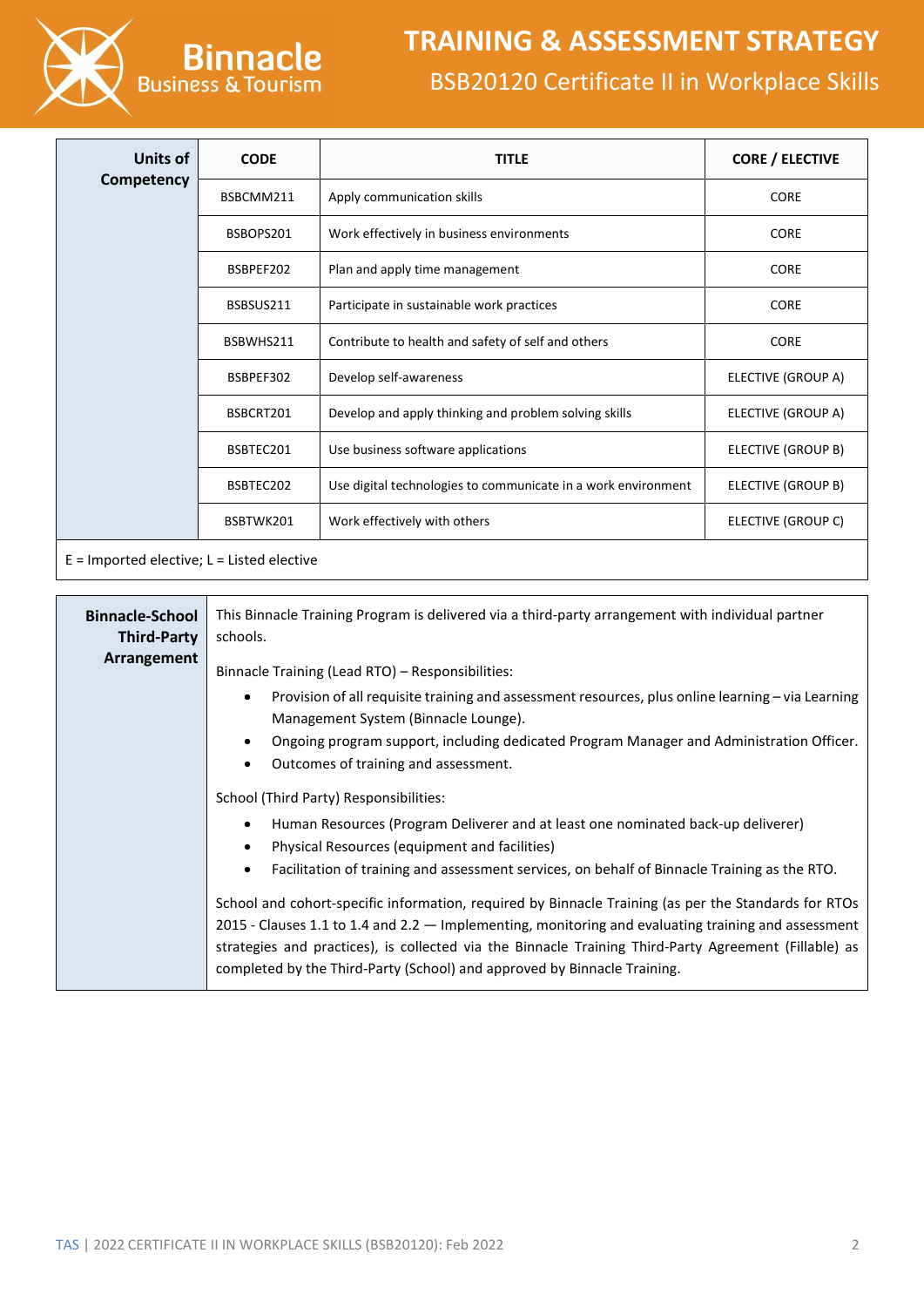

| <b>Target Group</b>                 | This program is offered to senior high school students (commencing in Year 10 or Year 11) wishing to:<br>seek skills and an entry-level qualification for the business services and interrelated industries;<br>$\bullet$<br>and<br>use the qualification as an articulation into -<br>a higher certification (e.g. Certificate III/IV in / Diploma of Business); or<br>University (e.g. Bachelor of Business).<br><b>QLD SCHOOLS</b><br>Upon successful completion, students are certified with a maximum of 4 Queensland Certificate of<br>Education (QCE) Credits. |  |  |  |
|-------------------------------------|-----------------------------------------------------------------------------------------------------------------------------------------------------------------------------------------------------------------------------------------------------------------------------------------------------------------------------------------------------------------------------------------------------------------------------------------------------------------------------------------------------------------------------------------------------------------------|--|--|--|
| <b>Entry</b><br><b>Requirements</b> | There are no formal training package entry requirements for either qualification, however a Language,<br>Literacy & Numeracy (LLN) Screening process is undertaken at the time of initial enrolment to ensure<br>students have the capacity to effectively engage with the content.<br>Students require AQF Level 2 written and spoken English and numeracy skills to be able to meet the<br>Foundation Skills requirements within the units of the Certificate II qualification.                                                                                     |  |  |  |
|                                     | This program is delivered as a 'Fee for Service' offering only and as per the Binnacle-school invoicing<br>arrangement. There are no entry restrictions based on funding arrangements.                                                                                                                                                                                                                                                                                                                                                                                |  |  |  |

Students must have access to all physical resources (either individually or through resources supplied by the school) as outlined in the section 'Physical Resource Requirements' below.

| Learning and                             | <b>DURATION</b>                                                                                                                                                                                                                                                                                                                                                                                                                                                                                                                                   |  |  |  |  |
|------------------------------------------|---------------------------------------------------------------------------------------------------------------------------------------------------------------------------------------------------------------------------------------------------------------------------------------------------------------------------------------------------------------------------------------------------------------------------------------------------------------------------------------------------------------------------------------------------|--|--|--|--|
| <b>Assessment</b><br><b>Arrangements</b> | The program content has been deliberately packaged into 4 terms [based on delivery across one line<br>on the timetable (minimum 3 lessons per week, i.e. 210 minutes per week) over 1 year].                                                                                                                                                                                                                                                                                                                                                      |  |  |  |  |
|                                          | A blended-delivery model will be used whereby students will have access to:<br>Trainer-led classroom delivery of content.<br>$\bullet$<br>Online modules that house learning content (within the Binnacle Lounge).<br>$\bullet$<br>Assessment activities to be completed online within the Binnacle Lounge.<br>٠<br>Assessment activities and projects to be completed in the classroom and/or student-led<br>environment.<br>Participation in an Industry Discovery - at a Business-related workplace (recommended,<br>however, not compulsory). |  |  |  |  |
|                                          | This program uses single unit and clustered unit assessment.                                                                                                                                                                                                                                                                                                                                                                                                                                                                                      |  |  |  |  |
|                                          | Assessment and training will be conducted at the school. Assessment methodologies will vary<br>according to specific requirements of the Units of Competency. A range of methods will be used,<br>including:                                                                                                                                                                                                                                                                                                                                      |  |  |  |  |
|                                          | Knowledge quizzes, short answer questions and other project/case study reports.<br>Skills demonstrations, reports, documents, observations.<br>$\bullet$<br>Portfolios of evidence as completed by the student for major projects.<br>$\bullet$<br>Simulated assessment environment (Business-related industry) - located at the school.<br>$\bullet$                                                                                                                                                                                             |  |  |  |  |
|                                          | Under supervision, students will undertake projects, and plan and deliver a range of services and events<br>to members of the school community (students, teachers, and staff). Some of these projects may<br>involve an 'outside subject timetable' commitment on behalf of the students and the deliverer<br>(supervision).                                                                                                                                                                                                                     |  |  |  |  |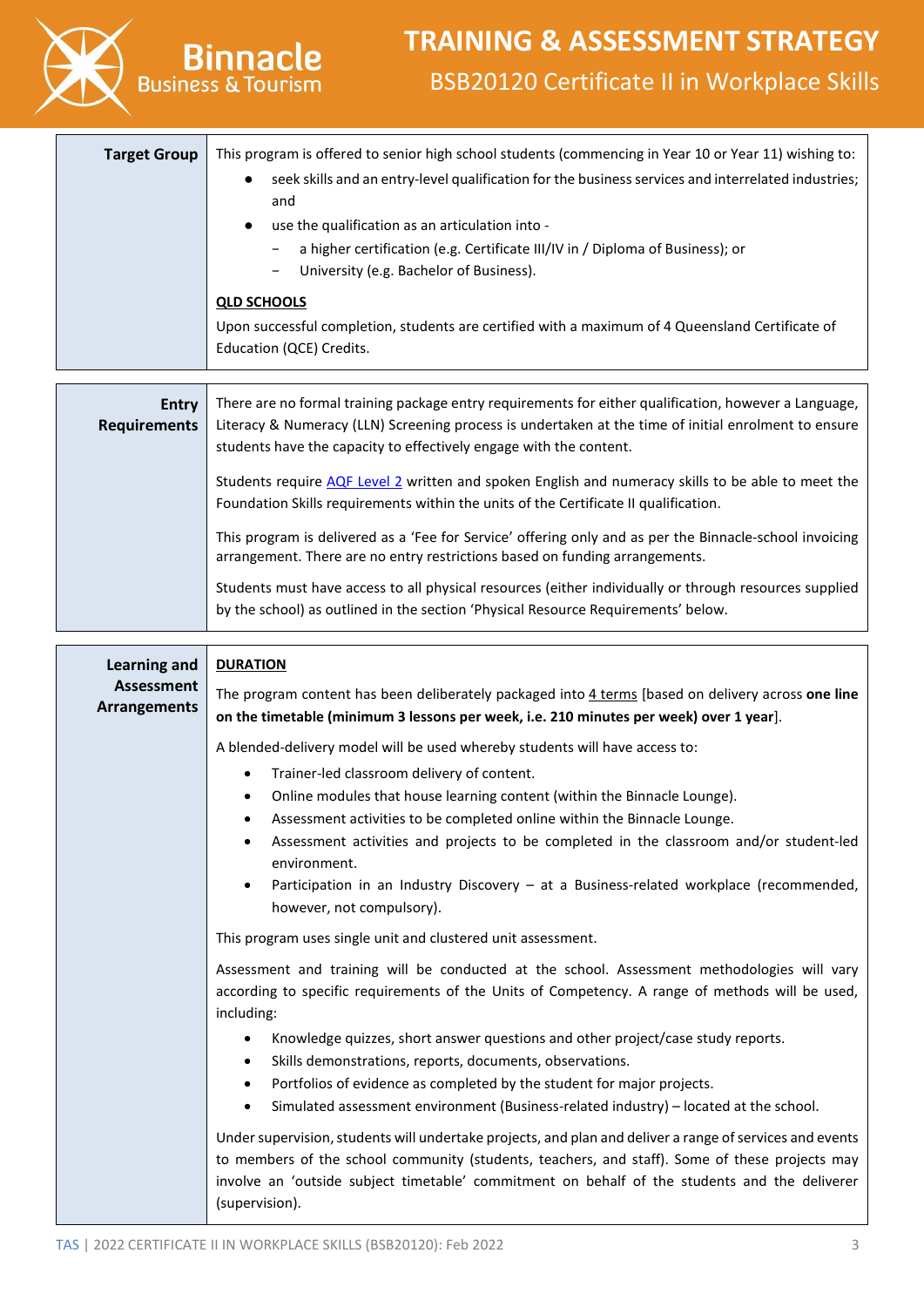

| <b>Learning and</b>                      | 'VOLUME OF LEARNING' AND 'AMOUNT OF TRAINING'                                                                                                                                                                                                                                                                                                                                                                                                                                                                                                                                                                                                                                      |
|------------------------------------------|------------------------------------------------------------------------------------------------------------------------------------------------------------------------------------------------------------------------------------------------------------------------------------------------------------------------------------------------------------------------------------------------------------------------------------------------------------------------------------------------------------------------------------------------------------------------------------------------------------------------------------------------------------------------------------|
| <b>Assessment</b><br><b>Arrangements</b> | Volume of Learning (VoL)* per Australian Qualifications Framework volume of learning indicators:                                                                                                                                                                                                                                                                                                                                                                                                                                                                                                                                                                                   |
|                                          | Certificate II = $0.5 - 1$ year (600 - 1200 hours).<br>Certificate III = $1 - 2$ years (1200 - 2400 hours).                                                                                                                                                                                                                                                                                                                                                                                                                                                                                                                                                                        |
|                                          | * VoL describes how long a learner who does not hold any of the competencies identified in the<br>relevant units of competency or modules would take to develop all the required skills and<br>knowledge. Further, the VoL includes all teaching, learning and assessment activities that are<br>required to be undertaken by the typical student to achieve the learning outcomes. These activities<br>may include some or all of the following: guided learning (such as classes, lectures, tutorials, on-line<br>study or self-paced study guides), individual study, research, learning activities in the workplace and<br>assessment activities.<br>(AQF, Volume of Learning) |
|                                          | Amount of Training (AoT) for this program consists of classroom learning, self-study and practical<br>work experience.                                                                                                                                                                                                                                                                                                                                                                                                                                                                                                                                                             |
|                                          | Classroom learning = 140 hours (1 study line over 1 year).                                                                                                                                                                                                                                                                                                                                                                                                                                                                                                                                                                                                                         |
|                                          | There is an element of self-study (formative activities scheduled for students to undertake outside of<br>subject time). These activities are used by students to deepen their own understanding of the content,<br>undertaken prior to assessment for that particular module or topic of study. Across this 1-year<br>program, Binnacle has devoted an additional 70 minutes per week (equivalent to one additional lesson<br>per week) for these formative activities.                                                                                                                                                                                                           |
|                                          | Self-Study (Formative Activities) Hours = 47 hours (i.e. 1.17 hours x 40 weeks)                                                                                                                                                                                                                                                                                                                                                                                                                                                                                                                                                                                                    |
|                                          | An additional 6 hours (minimum) of 'Industry Discovery' practical experience is undertaken by students<br>across the program. Note while strongly recommended, this 'Industry Discovery' is not mandatory.                                                                                                                                                                                                                                                                                                                                                                                                                                                                         |
|                                          | <b>Practical Experience (Industry Discovery = 6 hours)</b>                                                                                                                                                                                                                                                                                                                                                                                                                                                                                                                                                                                                                         |
|                                          | <b>TOTAL AMOUNT OF TRAINING (AoT) = 193 hours (140 + 47 + 6)</b>                                                                                                                                                                                                                                                                                                                                                                                                                                                                                                                                                                                                                   |
|                                          | Binnacle rationalise the VoL hours gap (i.e. VoL 1200 hours LESS AoT 193 hours = 1,007 hours) by:                                                                                                                                                                                                                                                                                                                                                                                                                                                                                                                                                                                  |
|                                          | Students entering the subject with a large base of foundational skills and knowledge from                                                                                                                                                                                                                                                                                                                                                                                                                                                                                                                                                                                          |
|                                          | prior learning (e.g. Years 8-10 Business and other volunteer/work-related history of each<br>student).                                                                                                                                                                                                                                                                                                                                                                                                                                                                                                                                                                             |
|                                          | There is a large amount of overlap (clustering) of units across the 4 terms.<br>٠<br>There is an element of self-study that students may undertake to deepen their own<br>$\bullet$<br>understanding of the content.<br>Comprehensive online learning accommodates the need for a student to continue their<br>$\bullet$                                                                                                                                                                                                                                                                                                                                                           |
|                                          | structured learning and assessment - beyond the scheduled 4 terms - under the guidance of<br>their Program Deliverer.                                                                                                                                                                                                                                                                                                                                                                                                                                                                                                                                                              |
| <b>Learning and</b>                      | <b>ORGANISATION</b>                                                                                                                                                                                                                                                                                                                                                                                                                                                                                                                                                                                                                                                                |
| <b>Assessment</b><br><b>Arrangements</b> | The program will be delivered through class-based tasks as well as both simulated and real business<br>environments at the school - involving the delivery of a range of services and events to customers<br>within the school community (students, teachers and staff).                                                                                                                                                                                                                                                                                                                                                                                                           |

A range of teaching/learning strategies will be used to deliver the competencies. These include:

- Practical tasks
- Range of hands-on activities including customer interactions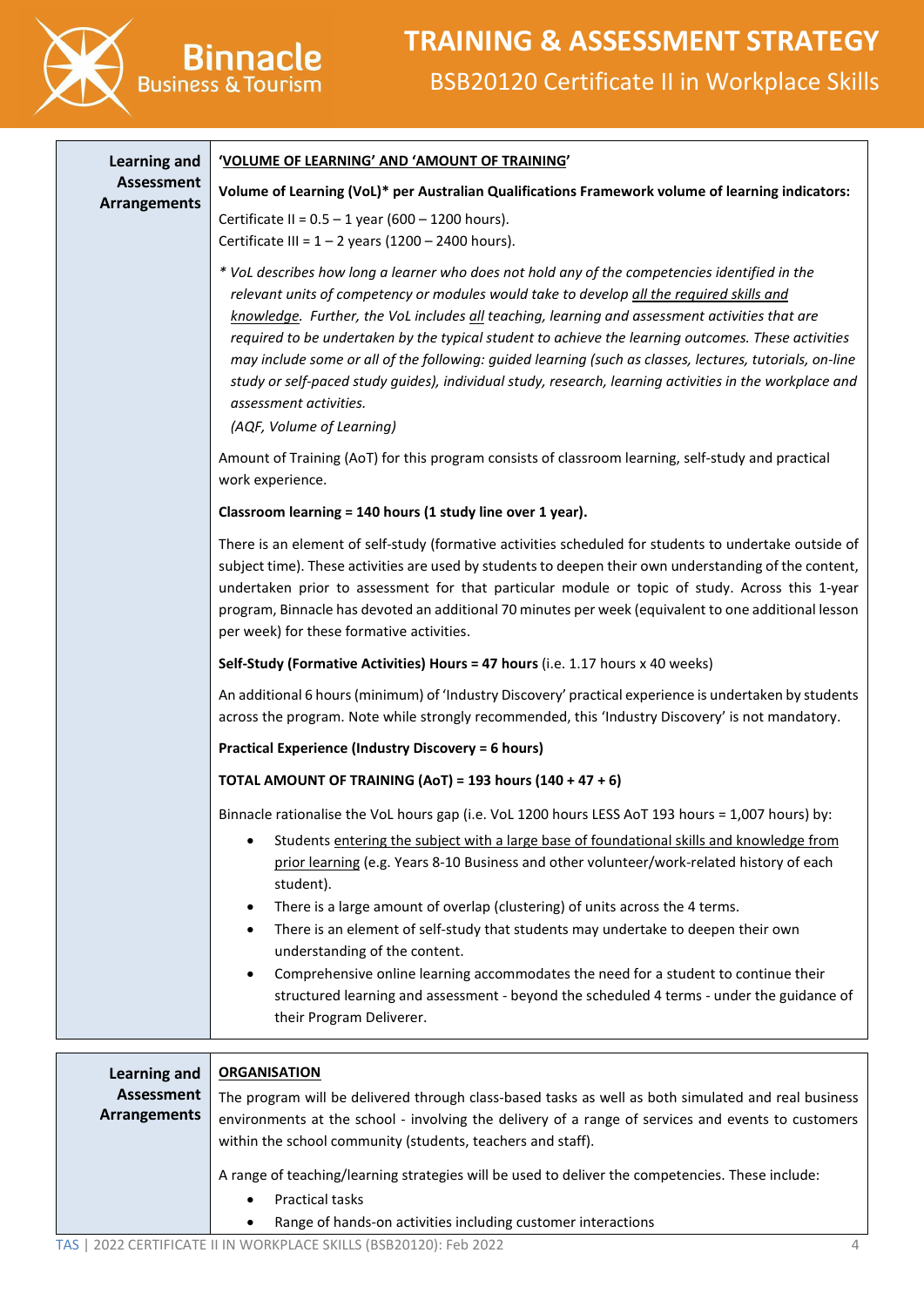

|                     | Group work<br>$\bullet$<br>Projects within the school (minimum of 1 different project per school term)<br>Practical experience within the school and outside of the school<br>Evidence contributing towards competency will be collected throughout the program. This evidence                                                                                                                                      |
|---------------------|---------------------------------------------------------------------------------------------------------------------------------------------------------------------------------------------------------------------------------------------------------------------------------------------------------------------------------------------------------------------------------------------------------------------|
|                     | will be used to make judgements of competency that are aligned with, and reflect, the requirements<br>of the Unit(s) of Competency.                                                                                                                                                                                                                                                                                 |
| Learning and        | LANGUAGE, LITERACY AND NUMERACY ASSISTANCE                                                                                                                                                                                                                                                                                                                                                                          |
| <b>Assessment</b>   | Support is available to all students and can be organised $-$ through the deliverer $-$ on a case-by-case                                                                                                                                                                                                                                                                                                           |
| <b>Arrangements</b> | and as needed basis throughout the program. 'Reasonable adjustment' is offered for most assessment                                                                                                                                                                                                                                                                                                                  |
|                     | items.                                                                                                                                                                                                                                                                                                                                                                                                              |
|                     |                                                                                                                                                                                                                                                                                                                                                                                                                     |
| <b>Learning and</b> | <b>OPPORTUNITY FOR RPL AND CREDIT TRANSFER</b>                                                                                                                                                                                                                                                                                                                                                                      |
| <b>Assessment</b>   | Recognition of Prior Learning (RPL) is an assessment process that assesses the individual's past                                                                                                                                                                                                                                                                                                                    |
| <b>Arrangements</b> | learning (no matter how it was achieved) to determine the extent to which that individual has achieved<br>the required competency outcomes.                                                                                                                                                                                                                                                                         |
|                     | Credit Transfer is applying credit for a unit of competency that has previously been successfully<br>completed by a student. Credit Transfer is offered both at enrolment stage and throughout the training<br>program. A certified copy of the student's Qualification(s) and/or Statement(s) of Attainment listing<br>the unit(s) he or she has previously completed is required as evidence for Credit Transfer. |
|                     | Both RPL and Credit Transfer are available to students. Due to students being of high school age,<br>usually with limited prior qualifications or work history, students typically undergo a train-to-assess<br>pathway. An RPL assessment pathway will require verifiable evidence of a student's prior learning (e.g.<br>Statement of Attainment for previously completed superseded units).                      |

| <b>Learning and</b><br><b>Assessment</b> | <b>COURSE STRUCTURE</b>                                                                                                                                                               |                                                     |  |  |  |
|------------------------------------------|---------------------------------------------------------------------------------------------------------------------------------------------------------------------------------------|-----------------------------------------------------|--|--|--|
| <b>Arrangements</b>                      | <b>TOPIC/THEME</b>                                                                                                                                                                    | UNITS OF COMPETENCY<br>(Scheduled for Finalisation) |  |  |  |
|                                          | Introduction to the Business Services Industry<br>Plan and apply time management<br>1<br>Develop self-awareness                                                                       | BSBPEF202<br>BSBPEF302                              |  |  |  |
|                                          | Contribute to the health and safety of self and others<br>Participate in sustainable work practices<br>$\overline{2}$<br>Apply communication skills                                   | BSBWHS211<br>BSBSUS211<br>BSBCMM211                 |  |  |  |
|                                          | Use business software applications<br>Use digital technologies to communicate in a work environment<br>3<br>Work effectively in business environments<br>Work effectively with others | BSBTEC201<br>BSBTEC202<br>BSBOPS201<br>BSBTWK201    |  |  |  |
|                                          | Develop and apply thinking and problem solving skills<br>4                                                                                                                            | BSBCRT201                                           |  |  |  |
|                                          | <b>Short Courses</b><br>Please contact Binnacle for additional short course options and prices                                                                                        |                                                     |  |  |  |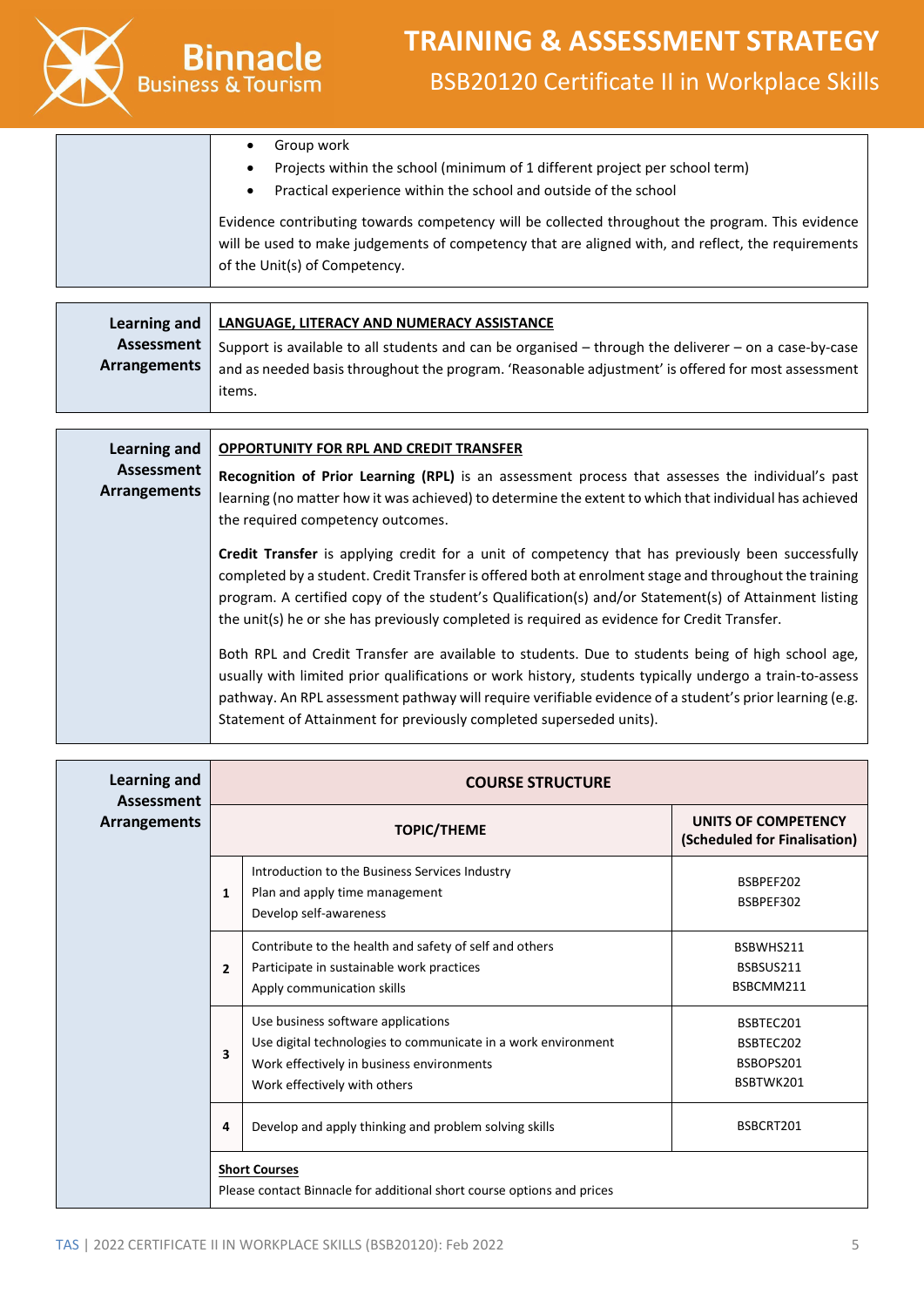

### **Learning and Assessment Arrangements**

#### **EVIDENCE GATHERING TECHNIQUES**

**Binnacle** 

The following matrix identifies the type of evidence that **may be** collected to enable judgements to be made about a student's success in units of competency. Evidence gathering techniques may be adjusted to best suit the unit of competency requirements.

Students may submit evidence to gain RPL for competencies.

|  | UNITS OF COMPETENCY |                                                               |                                           |                                                    | A | B | C | D | E |
|--|---------------------|---------------------------------------------------------------|-------------------------------------------|----------------------------------------------------|---|---|---|---|---|
|  | BSBCMM211           | Apply communication skills                                    |                                           |                                                    | ⊠ | ⊠ | ⊠ | ⊠ | × |
|  | BSBOPS201           |                                                               | Work effectively in business environments |                                                    |   | ⊠ | ⊠ | ⊠ | ⊠ |
|  | BSBPEF202           |                                                               | Plan and apply time management            |                                                    | 区 | 図 | X | ⊠ | X |
|  | BSBSUS211           |                                                               |                                           | Participate in sustainable work practices          | X | ⊠ | ⊠ | ⊠ | ⊠ |
|  | BSBWHS211           |                                                               |                                           | Contribute to health and safety of self and others | X | × | ⊠ | ⊠ | X |
|  | BSBPEF302           |                                                               | Develop self-awareness                    |                                                    |   | ⊠ | ⊠ | ⊠ | ⊠ |
|  | BSBCRT201           | Develop and apply thinking and problem solving skills         |                                           |                                                    | 区 | 冈 | 冈 | ⊠ | 冈 |
|  | BSBTEC201           | Use business software applications                            |                                           |                                                    | 冈 | 冈 | ⊠ | ⊠ | ⊠ |
|  | BSBTEC202           | Use digital technologies to communicate in a work environment |                                           |                                                    | X | ⊠ | ⊠ | ⊠ | X |
|  | BSBTWK201           |                                                               | Work effectively with others              |                                                    |   | ⊠ | ⊠ | ⊠ | ⊠ |
|  |                     |                                                               | A                                         | Quiz and short answer questions                    |   |   |   |   |   |
|  | <b>KEY</b>          |                                                               | B                                         | <b>Case studies and scenarios</b>                  |   |   |   |   |   |
|  |                     |                                                               | C                                         | <b>Practical Tasks</b>                             |   |   |   |   |   |
|  |                     |                                                               | D                                         | <b>Major Projects</b>                              |   |   |   |   |   |
|  |                     |                                                               | E                                         | <b>Teacher Observations</b>                        |   |   |   |   |   |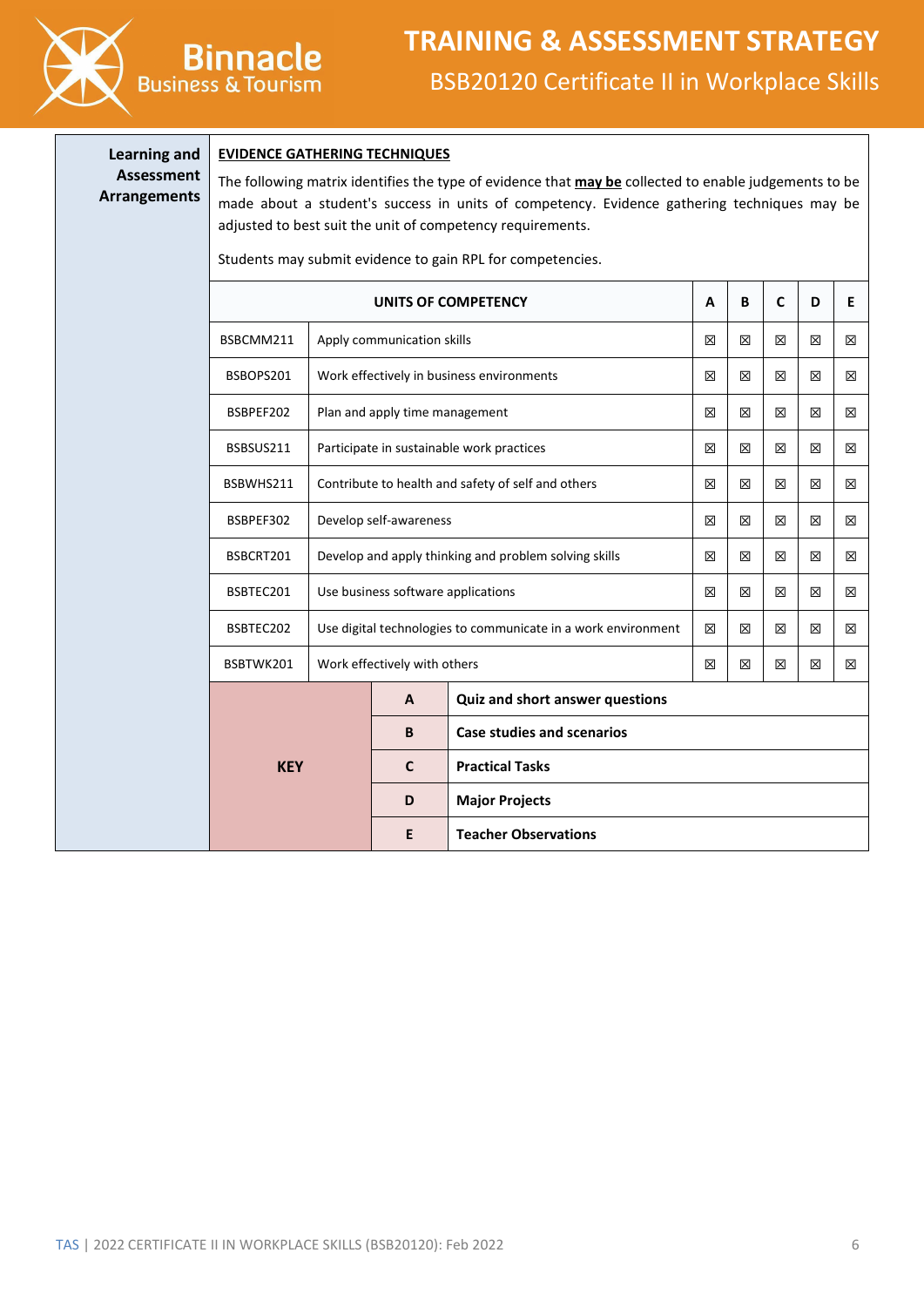

| <b>Training and</b>                                                    | <b>UNITS OF</b>                                                                                       | <b>TRAINING</b>                                                   | <b>TRAINING &amp; ASSESSMENT PERSONNEL</b> |                                     |                          |  |
|------------------------------------------------------------------------|-------------------------------------------------------------------------------------------------------|-------------------------------------------------------------------|--------------------------------------------|-------------------------------------|--------------------------|--|
| <b>Assessment Staff</b><br>Indicate for each unit<br>of competency the | <b>COMPETENCY</b>                                                                                     | <b>ARRANGEMENTS</b>                                               | <b>Technical</b><br><b>Advisor</b>         | <b>Qualified</b><br><b>Assessor</b> | <b>Qualified Trainer</b> |  |
| staff involved in<br>delivery and identify if                          | BSBCMM211                                                                                             | Sole trainer and<br>assessor - under the<br>support of Binnacle's | <b>Binnacle PM</b>                         | Teacher                             | Teacher                  |  |
| this is being delivered<br>by one person, or in a                      | BSBOPS201                                                                                             |                                                                   | <b>Binnacle PM</b>                         | Teacher                             | Teacher                  |  |
| team approach.                                                         | BSBPEF202                                                                                             | Program Management<br>(PM) Team.                                  | <b>Binnacle PM</b>                         | Teacher                             | Teacher                  |  |
|                                                                        | BSBSUS211                                                                                             |                                                                   | <b>Binnacle PM</b>                         | Teacher                             | Teacher                  |  |
|                                                                        | BSBWHS211                                                                                             |                                                                   | <b>Binnacle PM</b>                         | Teacher                             | Teacher                  |  |
|                                                                        | BSBPEF302                                                                                             |                                                                   | <b>Binnacle PM</b>                         | Teacher                             | Teacher                  |  |
|                                                                        | BSBCRT201                                                                                             |                                                                   | <b>Binnacle PM</b>                         | Teacher                             | Teacher                  |  |
|                                                                        | BSBTEC201                                                                                             |                                                                   | <b>Binnacle PM</b>                         | Teacher                             | Teacher                  |  |
|                                                                        | BSBTEC202                                                                                             |                                                                   | <b>Binnacle PM</b>                         | Teacher                             | Teacher                  |  |
|                                                                        | BSBTWK201                                                                                             |                                                                   | <b>Binnacle PM</b>                         | Teacher                             | Teacher                  |  |
|                                                                        |                                                                                                       |                                                                   |                                            |                                     |                          |  |
| <b>Consultation with</b>                                               | Key industry partners consulted in the development and ongoing refinement of this strategy are listed |                                                                   |                                            |                                     |                          |  |

| <b>Consultation with</b> | Key industry partners consulted in the development and ongoing refinement of this strategy are listed |  |  |  |
|--------------------------|-------------------------------------------------------------------------------------------------------|--|--|--|
| Industry                 | below. Binnacle meets with each of the listed industry partners for regular advice, ongoing program   |  |  |  |
|                          | support and guidance. These industry engagement activities focus on Training and Assessment           |  |  |  |
|                          | Strategy, resources, and current industry skills of trainers and assessors.                           |  |  |  |
|                          |                                                                                                       |  |  |  |
|                          | <b>Industry Partners</b>                                                                              |  |  |  |
|                          | SBB Partners - Ipswich, Brisbane & Mackay Accountants<br>٠                                            |  |  |  |
|                          | We Are Flip - Digital Agency<br>٠                                                                     |  |  |  |
|                          | Brendan Forwood - SBB People<br>$\bullet$                                                             |  |  |  |
|                          | Lisa Pisasale - Zimmi Marketing Group<br>$\bullet$                                                    |  |  |  |
|                          | Andrew Rickertt - Job Skills Queensland<br>$\bullet$                                                  |  |  |  |
|                          | Ryan Hanly - Travello App<br>٠                                                                        |  |  |  |
|                          | Vinnie D'Alessandro - Raishio & Gifting Owl<br>٠                                                      |  |  |  |
|                          | Consultation/engagement approaches include:                                                           |  |  |  |
|                          | Regular meetings (e.g. weekly consultation meetings)<br>$\bullet$                                     |  |  |  |
|                          | Teleconferences<br>$\bullet$                                                                          |  |  |  |
|                          | Program development / validation meetings<br>$\bullet$                                                |  |  |  |
|                          | Program development projects                                                                          |  |  |  |
|                          |                                                                                                       |  |  |  |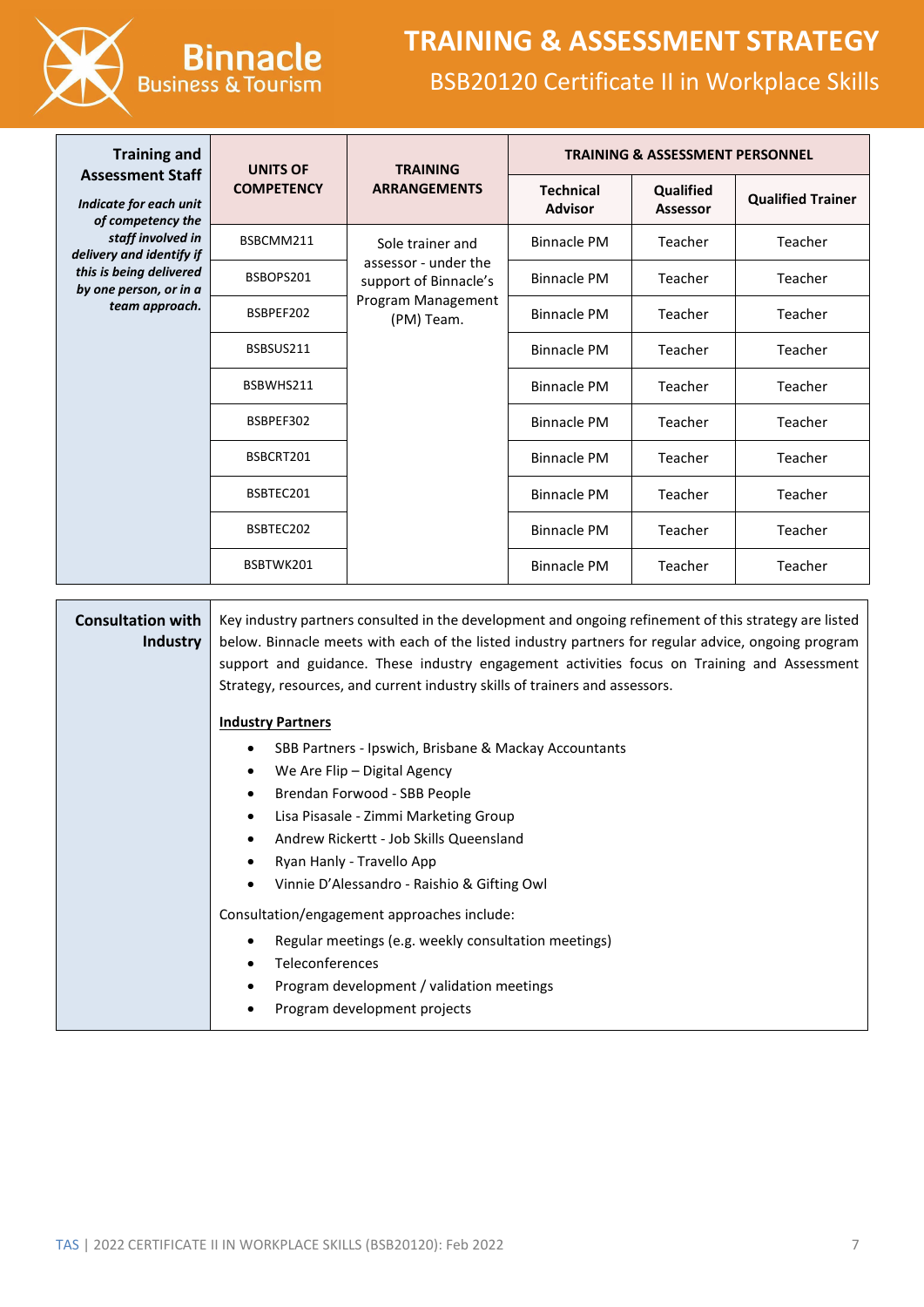

| <b>Assessment</b>         | The processes used to validate assessment in this course are:                                                                                                                                                                                                                                                                                                                                                                                                           |
|---------------------------|-------------------------------------------------------------------------------------------------------------------------------------------------------------------------------------------------------------------------------------------------------------------------------------------------------------------------------------------------------------------------------------------------------------------------------------------------------------------------|
| <b>Validation Process</b> | <b>Validation by Industry</b><br>1.                                                                                                                                                                                                                                                                                                                                                                                                                                     |
|                           | An internal review conducted annually with an industry representative to check that<br>standards expected of students are consistent with current industry practice.                                                                                                                                                                                                                                                                                                    |
|                           | The internal review will examine the learning and assessment strategy and identify areas for<br>$\bullet$<br>improvement.                                                                                                                                                                                                                                                                                                                                               |
|                           | The internal review will also review all assessment instruments to ensure they are appropriate<br>$\bullet$<br>for the units of competency and reflect information contained in the elements, performance<br>criteria, performance evidence and assessment conditions.                                                                                                                                                                                                  |
|                           | Includes, for each individual unit of competency:<br>$\bullet$                                                                                                                                                                                                                                                                                                                                                                                                          |
|                           | Pre-assessment validation (to confirm assessment process and instruments meet the<br>requirements of the Principles of Assessment); completed every 24 months<br>(minimum); and                                                                                                                                                                                                                                                                                         |
|                           | Post-assessment validation record (to confirm assessment evidence provided by the<br>students and the judgement of that evidence meets the requirements of the Rules of<br>Evidence). Completed every 3 years (minimum).                                                                                                                                                                                                                                                |
|                           | <b>Assessment Instrument Review</b><br>2.                                                                                                                                                                                                                                                                                                                                                                                                                               |
|                           | The Binnacle Program Development Specialist and another delegated person (industry<br>expert) will review all assessment instruments to ensure they are appropriate for the units of<br>competency and reflect information contained in the elements, performance criteria,<br>knowledge evidence, performance evidence, assessment conditions and Foundation Skills<br>requirements. Improvements will be noted in Binnacle's suite of QA documents and acted<br>upon. |
|                           | Date of next review: 31 July 2022<br>Date of last review: 31 July 2021                                                                                                                                                                                                                                                                                                                                                                                                  |

| <b>Physical Resource</b> | <b>LIST OF SCHOOL RESOURCES</b>                                                |                                                                                                                                                                        |  |
|--------------------------|--------------------------------------------------------------------------------|------------------------------------------------------------------------------------------------------------------------------------------------------------------------|--|
| <b>Requirements</b>      | Business facilities and resources located at the school, with:                 |                                                                                                                                                                        |  |
|                          | ⊠                                                                              | A simulated ergonomic office environment and workplace equipment including a desk,<br>chair, printer and paper.                                                        |  |
|                          | ☑                                                                              | Personal computers with office software (Microsoft Office – documents, spreadsheets,<br>presentations), internet access and browser, PDF reader and email application. |  |
|                          | ☑                                                                              | Access to facilities suitable for hosting events.                                                                                                                      |  |
|                          | ☑                                                                              | Access to 'customer groups' within the school (to plan and deliver projects in work teams<br>within the school environment).                                           |  |
|                          | ☑                                                                              | Access to school WHS and risk management procedures.                                                                                                                   |  |
|                          | ☑                                                                              | Key health and safety equipment and/or aids.                                                                                                                           |  |
|                          | A simulated Business-related industry environment located at the school, with: |                                                                                                                                                                        |  |
|                          | ☑                                                                              | Access to customers and staff* with whom the student will interact.                                                                                                    |  |
|                          |                                                                                | * Individuals who participate in simulated activities, set up for the purpose of assessment.                                                                           |  |
|                          |                                                                                | NOTE: Binnacle Training provides a comprehensive suite of resources including:                                                                                         |  |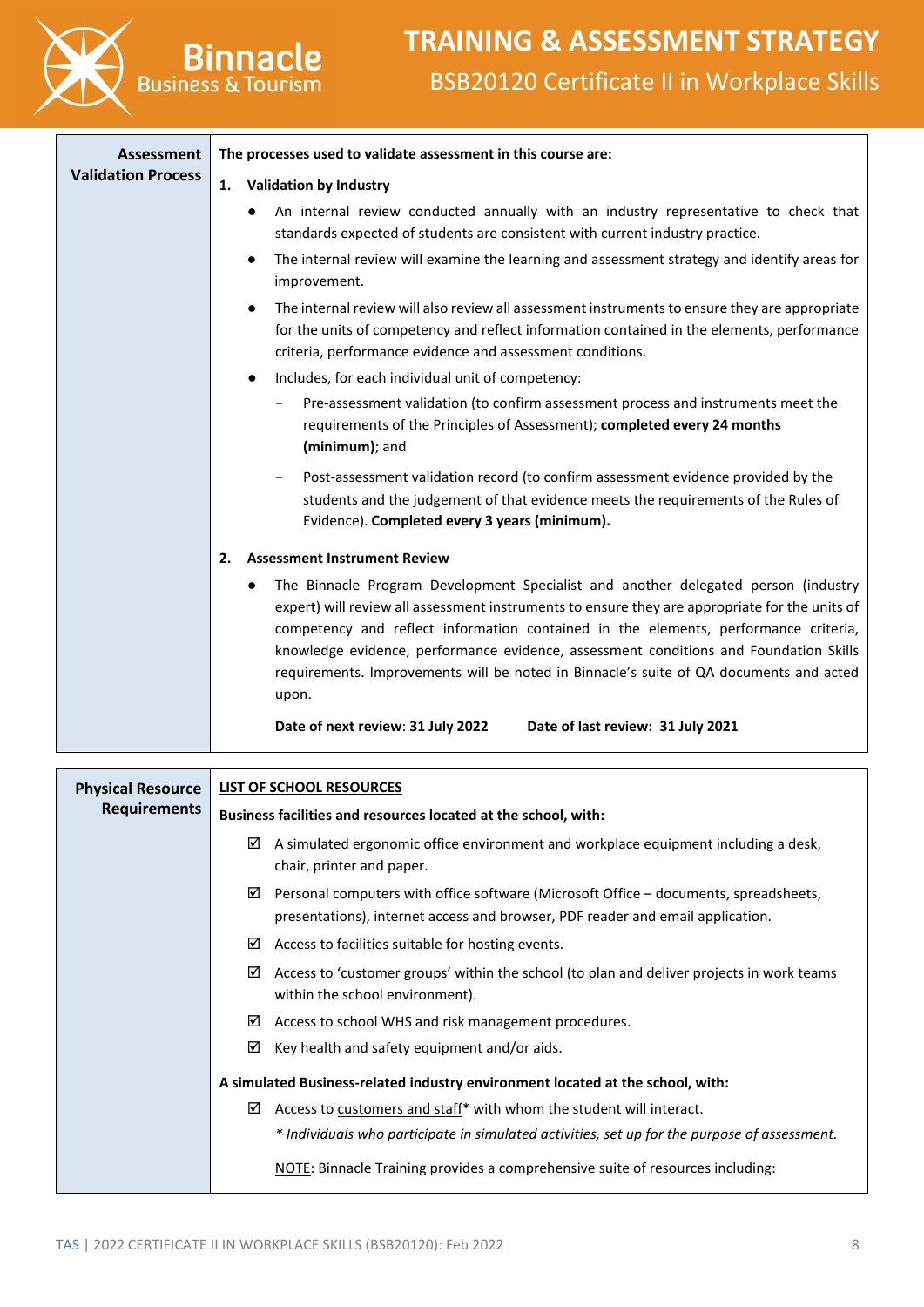

|                       | A simulated tourism company website ('Go! Travel') which has been designed<br>specifically for assessment purposes and incorporates the Operating Policies and                       |
|-----------------------|--------------------------------------------------------------------------------------------------------------------------------------------------------------------------------------|
|                       | Procedures Manual (OPPM).                                                                                                                                                            |
|                       | Comprehensive scenario cards and interactive videos (specific to each assessment task).                                                                                              |
|                       | Facilitating an industry discovery - at a Business-related workplace (Additional Recommendations                                                                                     |
|                       | Only)                                                                                                                                                                                |
|                       | Students participating in a minimum of one industry discovery day (Business-related),<br>⊻<br>preferably in Semester 1, to experience an industry workplace where customer and staff |
|                       | interactions will be observed.                                                                                                                                                       |
|                       | Work Experience opportunity in a Business-related workplace for students to apply their<br>⊻<br>skills in a real industry workplace.                                                 |
| <b>Human Resource</b> | The Program Deliverer must:                                                                                                                                                          |
| <b>Requirements</b>   | Be Business trained.<br>☑                                                                                                                                                            |
|                       | Be timetabled to the class every lesson.<br>☑                                                                                                                                        |
|                       | The Program Deliverer must:                                                                                                                                                          |
|                       | Demonstrate vocational competence specific to all competencies in this program.<br>⊻                                                                                                 |
|                       | Currently hold, or will complete prior to student enrolment, the Certificate IV in Training<br>☑                                                                                     |
|                       | and Assessment (TAE40116, or TAE40110*) qualification.                                                                                                                               |
|                       | * Where the teacher holds TAE40110, two new core units must also be held:                                                                                                            |
|                       | TAEASS502 Design and develop assessment tools (or equivalent); and<br>TAELLN411 Address adult language, literacy and numeracy (LLN) skills (or<br>equivalent)                        |
|                       | Maintain a complete Binnacle Profile, which includes:<br>☑                                                                                                                           |
|                       | Recent Work History                                                                                                                                                                  |
|                       | Industry related history, specific to Business                                                                                                                                       |
|                       | <b>Industry Currency</b>                                                                                                                                                             |
|                       | Minimum of one Tourism-related industry workplace visit plus one Tourism-related<br>professional development activity, per semester.                                                 |
|                       | Maintain a complete Binnacle Profile, which includes:<br>$\overline{\phantom{a}}$                                                                                                    |
|                       | <b>VET Currency</b><br>Minimum of one VET-specific professional development activity, per semester.                                                                                  |
|                       |                                                                                                                                                                                      |
|                       | School (Third Party) must resource a nominated back-up deliverer, who meets the following<br>requirements prior to commencing as a Binnacle Program Deliverer:                       |
|                       | A current Certificate IV in Training and Assessment<br>⊻                                                                                                                             |
|                       | Hold an industry qualification<br>☑                                                                                                                                                  |
|                       | ☑<br>Demonstrate vocational competence                                                                                                                                               |
| <b>Pathways</b>       | BSB20120 Certificate II in Workplace Skills will predominantly be used by students seeking to enter the                                                                              |
|                       | business services industry and/or as a pathway into Certificate III, IV or Diploma of Business or inter-<br>related industry (e.g. Financial Services).                              |
|                       |                                                                                                                                                                                      |